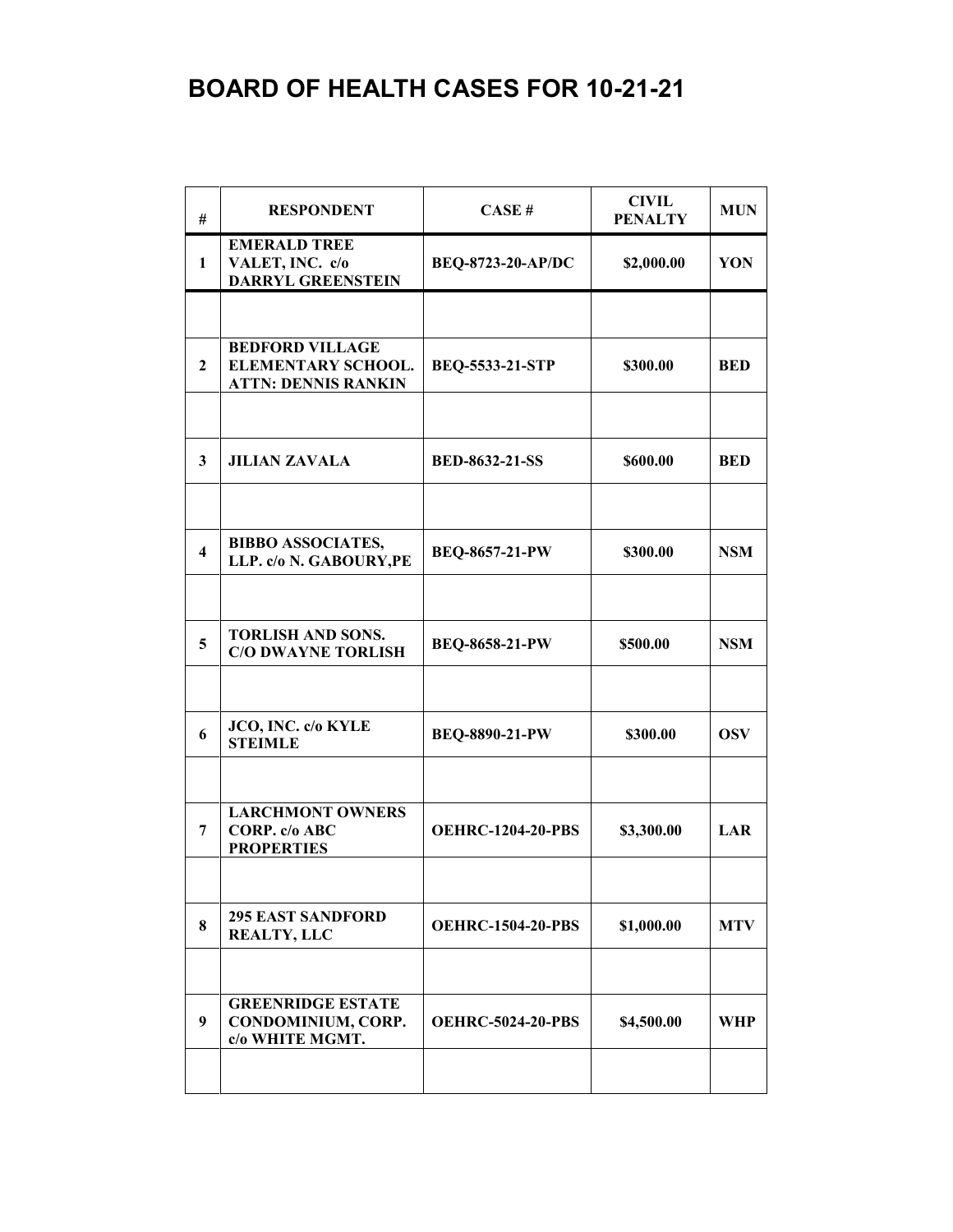| #  | <b>RESPONDENT</b>                                                             | CASE#                      | <b>CIVIL</b><br><b>PENALTY</b> | <b>MUN</b> |
|----|-------------------------------------------------------------------------------|----------------------------|--------------------------------|------------|
| 10 | <b>RAJNI BALA</b>                                                             | <b>OEHRC-1503-21-PBS/B</b> | \$4,100.00                     | <b>MTV</b> |
|    |                                                                               |                            |                                |            |
| 11 | 333 BRONX RIVER<br>TENANTS, CORP. c/o<br>PATRIOT MGMT.                        | <b>OEHRC-1701-21-PBS</b>   | \$2,750.00                     | YON        |
|    | <b>43 BRONX RIVER ROAD</b>                                                    |                            |                                |            |
| 12 | <b>OWNERS.</b> c/o PRIME<br><b>LOCATIONS, INC</b>                             | <b>OEHRC-1702-21-PBS</b>   | \$1,000.00                     | YON        |
|    |                                                                               |                            |                                |            |
| 13 | <b>BRONX RIVER 185, LLC</b>                                                   | <b>OEHRC-1704-21-PBS</b>   | \$1,500.00                     | YON        |
|    |                                                                               |                            |                                |            |
| 14 | <b>VILLAGE OF DOBBS</b><br><b>FERRY</b>                                       | <b>OEHRC-1950-21-PBS</b>   | \$3,500.00                     | <b>DBF</b> |
|    |                                                                               |                            |                                |            |
| 15 | <b>CONGA REALTY, LLC</b>                                                      | <b>OEHRC-1954-21-PBS</b>   | \$500.00                       | <b>OSV</b> |
|    |                                                                               |                            |                                |            |
| 16 | <b>WHITEHALL AUTO</b><br><b>SERVICE, INC. c/o JOHN</b><br><b>NEWELL</b>       | <b>OEHRC-1957-21-PBS</b>   | \$1,400.00                     | <b>SOM</b> |
|    |                                                                               |                            |                                |            |
| 17 | <b>CITY OF YONKERS</b><br><b>DEPT OF PUBLIC</b><br><b>WORKS.</b> c/o T. MEIER | <b>OEHRC-1974-21-PBS</b>   | \$1,000.00                     | YON        |
|    |                                                                               |                            |                                |            |
| 18 | <b>ABSTRACT</b><br><b>MANAGEMENT</b>                                          | <b>OEHRC-5026-21-PBS</b>   | \$500.00                       | <b>MTV</b> |
|    |                                                                               |                            |                                |            |
| 19 | <b>OSSINING SNACK SHOP,</b><br><b>INC/ GETTY</b>                              | PHP-001-21-ATUPA           | \$3,000.00                     | <b>OSV</b> |
|    |                                                                               |                            |                                |            |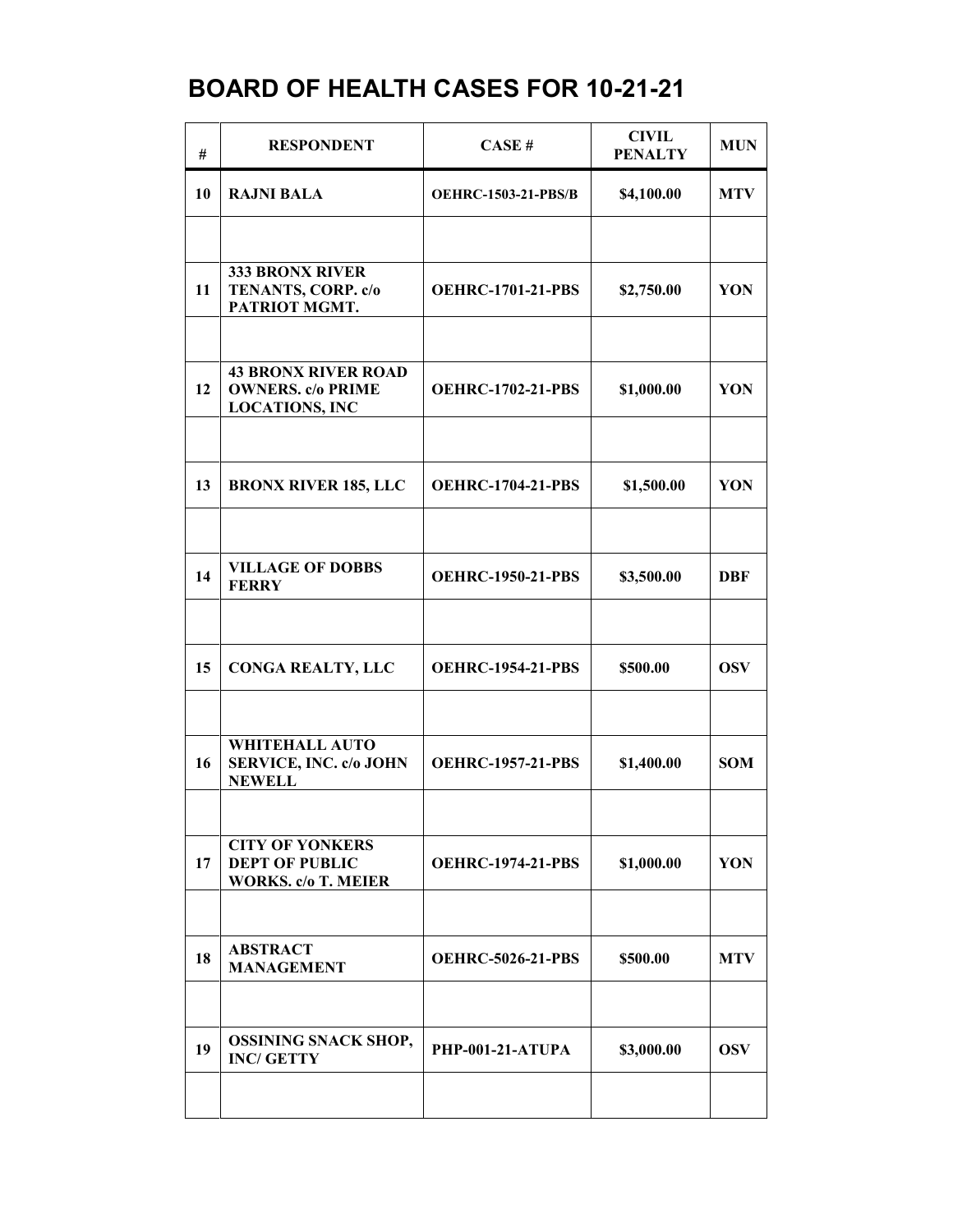| #  | <b>RESPONDENT</b>                                                                               | CASE#                   | <b>CIVIL</b><br><b>PENALTY</b> | <b>MUN</b> |
|----|-------------------------------------------------------------------------------------------------|-------------------------|--------------------------------|------------|
| 20 | <b>SMOKE TOWN, INC/</b><br><b>SMOKE TOWN</b>                                                    | PHP-003-21-ATUPA        | \$1,100.00                     | <b>CRO</b> |
|    |                                                                                                 |                         |                                |            |
| 21 | <b>CROTON GAS STATION,</b><br><b>INC/MOBIL</b>                                                  | PHP-005-21-ATUPA        | \$650.00                       | <b>CRO</b> |
|    |                                                                                                 |                         |                                |            |
| 22 | <b>VALLEY COTTAGE</b><br><b>CIGAR SHOP, INC/</b><br><b>SAM'S CIGARS &amp;</b><br><b>TOBACCO</b> | PHP-007-21-ATUPA        | \$4,900.00                     | <b>LEW</b> |
|    |                                                                                                 |                         |                                |            |
| 23 | <b>120 WASHINGTON</b><br>STREET, LLC/120<br><b>WASHINGTON STREET</b>                            | PHP-013-21-ATUPA        | \$2,750.00                     | <b>PEE</b> |
|    |                                                                                                 |                         |                                |            |
| 24 | <b>CENTRAL AVENUE</b><br><b>SMOKE SHOP, INC/</b><br><b>CENTRAL AVENUE</b><br><b>SMOKE SHOP</b>  | PHP-015-21-ATUPA        | \$3,475.00                     | YON        |
|    |                                                                                                 |                         |                                |            |
| 25 | <b>AMBLE SMOKE SHOP 2,</b><br><b>INC/ AMBLE SMOKE</b><br><b>SHOP 2</b>                          | <b>PHP-113-21-ATUPA</b> | \$3,925.00                     | <b>ELM</b> |
|    |                                                                                                 |                         |                                |            |
| 26 | <b>SAKURA SUSHI, INC/</b><br><b>SAKURA SUSHI</b>                                                | <b>PHP-7667-21-FSE</b>  | \$1,900.00                     | <b>SCD</b> |
|    |                                                                                                 |                         |                                |            |
| 27 | I.C. FACTORY, LLC/ ICE<br><b>CREAM FACTORY</b>                                                  | <b>PHP-8835-21-FSE</b>  | \$2,050.00                     | <b>MTV</b> |
|    |                                                                                                 |                         |                                |            |
| 28 | <b>S &amp; G ENTERTAINMENT</b><br><b>GROUP, CORP/LA</b><br><b>VILLA RESTAURANT</b>              | <b>PHP-8906-21-FSE</b>  | \$3,500.00                     | WHP        |
|    |                                                                                                 |                         |                                |            |